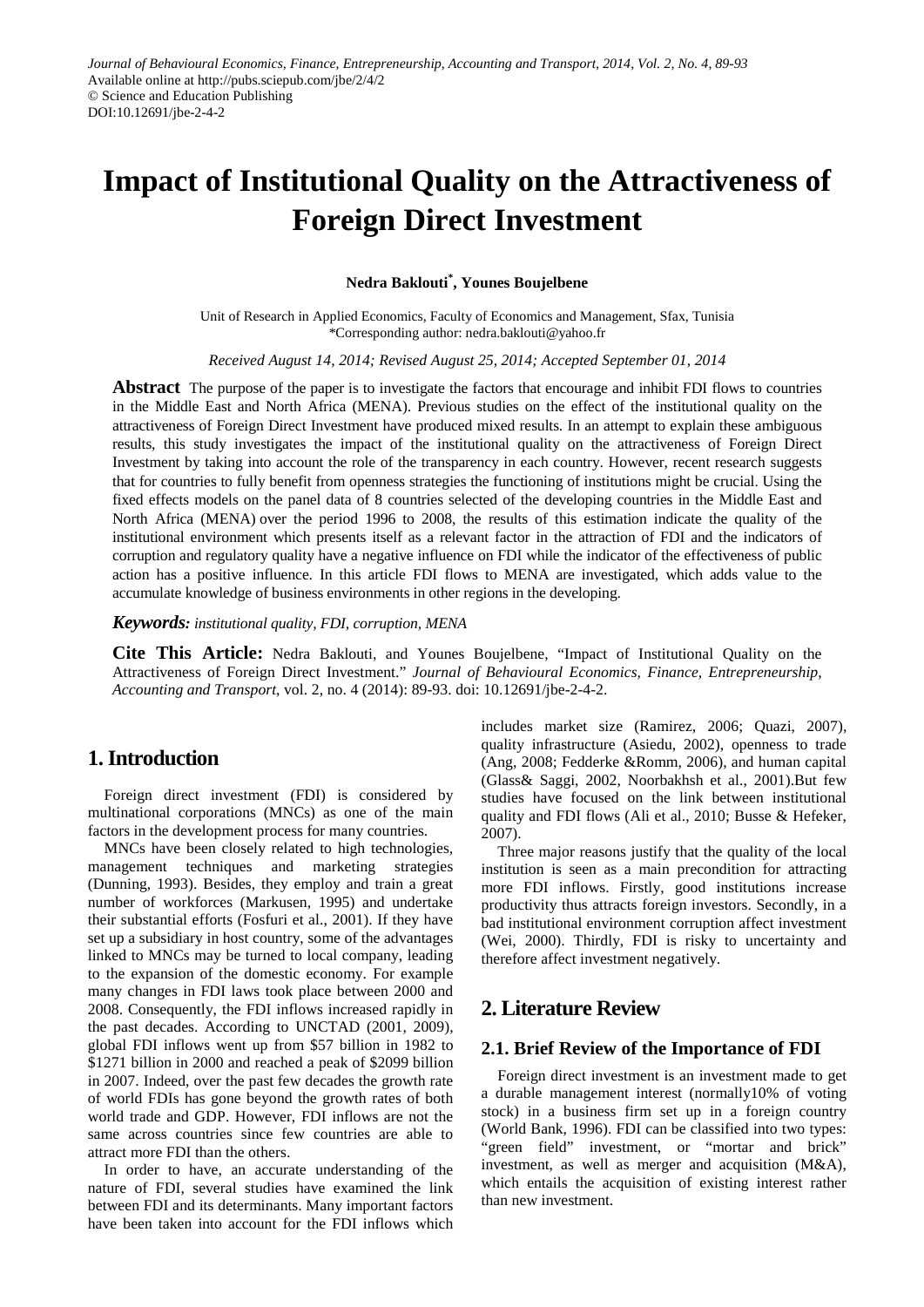Formerly, the role of foreign direct investment (FDI) has been important for developing countries and less developed countries. In fact, it rose rapidly during the late 1980s and the 1990s. For example according to the UNCTAD database, FDI flows to less developed countries have been multiplied by 7 between 1991 and 2000, while the stock of FDI has been multiplied by 5. The inward FDI flows to less developed countries globally increased again by 52% between 2001 and 2005. Such a high growth is unprecedented. According to the World Bank (2007), global FDI flows reached a record of 1.1\$ trillion in 2006 and there has been a continuing rise in FDI inflows to developing countries. In recent years, FDI outflows from large developing countries are also on the rise. For example, since 2004 FDI flows from India into the United Kingdom have exceeded flows from the United Kingdom to India. This evolution and changing patterns in world FDI flows has been linked to a shift in emphasis among policymakers in developing countries to attract more FDI. Nowadays, the total FDI stocks represent more than 20% of the global GDP. The rapid growth of FDI and its overall magnitude had led many studies to deal with the relationship between FDI and the economic growth. While the explosion of FDI is unmistakable, the growth effects of FDI still remain, both theoretically and empirically, controversial.

## **2.2. Review of Determinant of FDI – The Role of Institution**

The complexity of the economic phenomena has led to the increased efforts of the theoretical and empirical research, justifying the wide range of assumptions and the explanatory models. The FDI determinants are factors which have a significant impact on the countries that act in the implementation of attractiveness policies, giving more consideration to the most significant variables. Economists (Lipsey, 1999) (Tuman and Emmert, 1999) (Love and Lage Hidalgo, 2000) (Charkrabarti, 2001) argue that the most significant determinants of FDI are: market size, macroeconomic factors and the stock of capital. (Helpman, 2006) added a new generation of the theoretical work to a better understanding of the phenomenon of FDI, taking into account the organizational choices of MNCs and the already used characteristics of sectors and contracts, which result from the opportunities and the institutional quality offered by the host country.

According to the IMF, these measures contribute significantly to explain the differences in GDP per capita between the developing countries. Some studies have focused more specifically on the attractiveness of countries as measured by inward direct investment. Stein and Daude (2001) studied, in the case of Latin America, the relationship between FDI and the summarized measure of the quality of governance discussed above. According to them, there is consequently an improvement of the standard deviation (SD) of the indicator which is associated with all things being equal (that is to say, after taking into account the effect of the traditional FDI determinants such as GDP per capita or taxation of capital), and an increase of 130% of the stock of Foreign Direct Investment.

In his article, Ghazouani Kamel (2004) analyzed the determinants of the net FDI flows. Its theoretical framework is based on the concept of the institutional adaptation to the FDI; he says that FDI is less determined by the fundamentals of the institutional variables, namely policies, laws and their applications. The concept of adaptation of the FDI is tested in an econometric study of data PANEL through economies which represent 37 countries of PECO and MENA regions. The assumption is that, policies that directly or indirectly increase the FDI inflows are most effective when they are planned and executed in a favorable institutional framework for the FDI.

In summary, the countries where we invest the most are those which are best managed. In addition, on the same a panel of the developing countries, Wei (2000) shows that corruption is a significant foreign direct investment break.

#### **3. The Model, the Data, and the Estimation**

In our study, we seek to establish a relationship explaining empirically the inward FDI flows that are related to various traditional economic determinants, while highlighting the role of the institutional environment in attracting the FDI.

Considering the small number of time series data, this study proceeds by using data panel, pooling 8 members of MENA for the period 1996 - 2008. The following general specification of data panel has been adapted: **Model**:

 $({\bf FDI})_{it} = \delta_{it+} \beta_1 (X / GDP)_{it} + \beta_2 (POP)_{it} + \beta_3 (OPEN)_{it}$  $+\beta_4 (LGNP)_{it} + \beta_5 (RQ)_{it} + \beta_6 (GE)_{it} + \beta_7 (CC)_{it} + \mu_{it}$ 

Where i imply regions and t the time periods

 $\mu_{it}$ : This is the error term specific to the country and random in time.

 $\delta$ <sub>it</sub>: it is a constant, which reflects both the individual and the temporal the effects.

As part of this work, we intend to use the data panel. The use of the panel estimation is necessary given to unavailability of data for a long time and for a large number of countries. Since it incorporates both, the time (t) and space (i), the panel estimation method tend to increase the number of observations and to study the spatial and the temporal trend. When considering a sample panel, the first thing that should be checked is the homogeneous or heterogeneous specification of the data-generating process. In economic terms, the specification test involves determining whether it is reasonable to assume that the theoretical model studied, is exactly the same for all countries or on the contrary is specific to each country. In the first case, a perfectly homogeneous panel is obtained. Otherwise, it should be tested if the elasticity of the different factors is identical or not. If the assumption of the homogeneity of the elasticity of the different factors is rejected, we reject the panel structure; otherwise it will be retained and then it looks in a third step if the coefficients of elasticity have an individual dimension. In the affirmative case, that it is in the case of a total homogeneous structure panel, so a panel model with an individual effect is obtained. In the latter case, the Hausman test allows us to decide if it is used as a fixed effect model or as a variable effect. Indeed according to the Hausman test, the fixed effect model seems to be the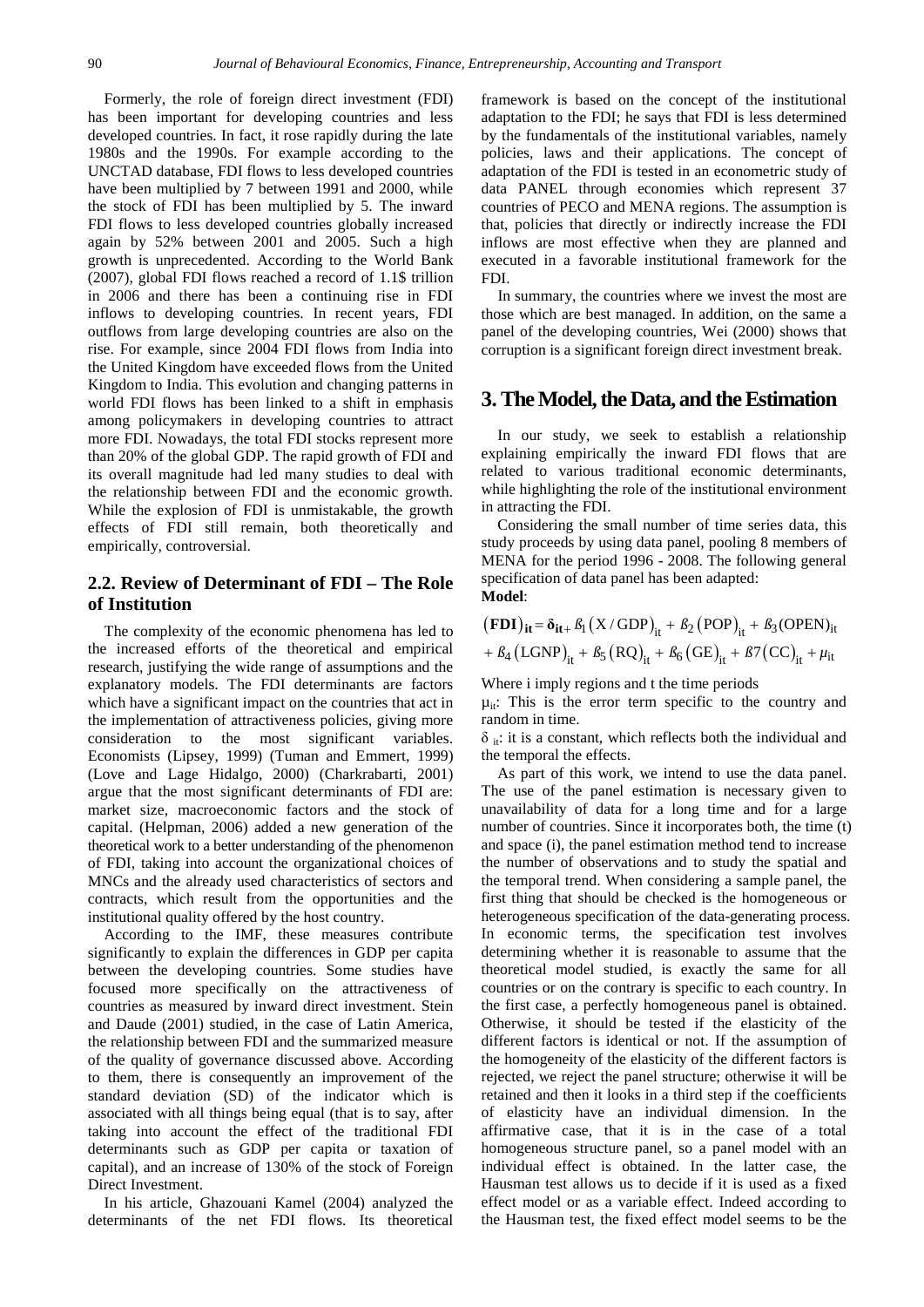most appropriate for the case of our model. Our basic assumption is that the FDI inflows are much more influenced by the variables of the institutional environment (or governance indicators) and not by the generic variables advanced by the conventional and traditional FDI theories. We expected strong correlation between variables of the quality of the institutional environment and the influx of foreign direct investment by the econometric test of our model. As part of this work, the different types of the above exposure tests were carried out through the use of E-VIEWS 6 software.

## **4. The Sample Selection**

The study period in the context of this work is 13 years, from 1996 until 2008.

The selected sample consists of eight developing countries belonging to the Middle East and North Africa (MENA) which are classified by the World Bank with low and middle income.

The choice of these countries is not limited only to the common availability of data, but there is a similarity in terms of the GDP per head in these countries. The choice of our sample was also dictated by the following observation: our research on the one hand, emphasizes three major factors of poor performance:

i) the small size of local markets and the lack of real economic integration;

ii) changes in the scenario of the international competition;

iii) economic and trade reforms in the MENA region have been especially slow and inadequate.

## **5. Results and Discussions**

The results of the estimation given by the appropriate econometric software (Eviews) are as follows:

**Table 1. The determinants of foreign direct investment (FDI): Fixed Effects estimator**

| Variable    | Coefficient | Std. Error | t-Statistic | Prob   |
|-------------|-------------|------------|-------------|--------|
| C           | $-4.196455$ | 5.203591   | $-0.806454$ | 0.4202 |
| RO.         | $-2.694309$ | 0.497285   | $-5.418039$ | 0.0000 |
| <b>GE</b>   | 3.932998    | 0.645036   | 6.097335    | 0.0000 |
| CC          | $-2.831970$ | 0.483101   | -5.862064   | 0.0000 |
| X           | $-0.327297$ | 0.025231   | $-12.97226$ | 0.0000 |
| <b>POP</b>  | 0.035401    | 0.007474   | 4.736527    | 0.0000 |
| <b>OPEN</b> | 0.401387    | 0.027160   | 14.77879    | 0.0000 |
| <b>LGNP</b> | 0.231271    | 0.473528   | 0.488400    | 0.6254 |

It is summarized by the following equation:

 $(FDI)_{it} = -4.196455 - 0.327297 (X/GDP)_{it}$ +0.035401 $(POP)_{it}$  + 0.401387(OPEN)<sub>it</sub> +0.231271(LGNP)<sub>it</sub> – 2.694309(RQ)<sub>it</sub>  $+3.932998(GE)_{it} - 2.831970(CC)_{it} + \mu_{it}$ 

 $R2 = 0.417$ 

 $DW = 1.35$ 

F-statistic =41.80265

The analysis of he above results shows that: All variables have the expected signs except the ratio export/GDP  $(X / GDP)$  as an indicator of abundance of the natural resources in the host country which has significantly a negative sign, thus the FDI is negatively correlated with export. The theoretical analysis of the impact of multinationals on foreign trade of the original and host countries reveal two types of effects: the effects of substitution and complementarities. Substitution effects emphasize the negative impact on the FDI flows between two countries that have both a bilateral trade between the original and the host countries, and trade relations between these two economies with the rest of the world. Conversely the effects of the complementarities include the positive impacts that the same FDI can have on trade between the original countries and the host country, as well as trade relations with the rest of the world. So if it is a horizontal investment, the FDI and export with a substitution relationship, therefore the relationship between the two will be negative. If it is a vertical investment, then there is a complementary and a positive relationship between the FDI and export. This result affirms that the ambiguous effect of the FDI on the current account shows that the impact of the FDI coming in the current account of the country varies depending on the purpose of the investment. When a foreign company is the local market (horizontal FDI), exports are zero or very low, and the effect on the current account is generally negative. However, in the case of the FDI taking advantage of the lower costs and the forward export (vertical FDI), imports of inputs is offset by exports. For this, we can say that the countries of the MENA region attract many FDI horizontal types which make them very low or zero exports and it will have a negative impact on its current account.

The result of the estimation presented in the Table 1 is the following:

In fact the total population variable (POP) as an indicator of market size has a positive sign with a significant value; this finding is consistent with the theoretical advances which provides market size that a significant role in the drainage of foreign capital, because the major markets have an input supply and an increased demand for products and allow the economies of scale (K Ghazouani 1997). This is an important factor in the investment decisions because of the high demand and the possibility of the economies of scale (Frikha, 2005). This factor is considered as one of the main criteria for the location of foreign investment in the Middle East and North Africa.

In deed (OPEN) is an indicator of the degree of openness of the country to international trade. It is calculated by the sum of exports and imports of goods and services that are relative to the GDP. As expected, this variable has a positive sign with a statistical significance. The significance of the coefficient for this variable justifies its important role in determining the FDI flows. This stipulates that the countries of the MENA region have open on the external world and engage in economic reforms to improve economic growth and attractiveness towards foreign investors.

Gross national product in logarithm (LGNP) as an indicator of economic development, in accordance with what is expected, the sign of this variable is positive, surprising the positive impact of this variable on the attraction of FDI has already been shown in the literature written matter.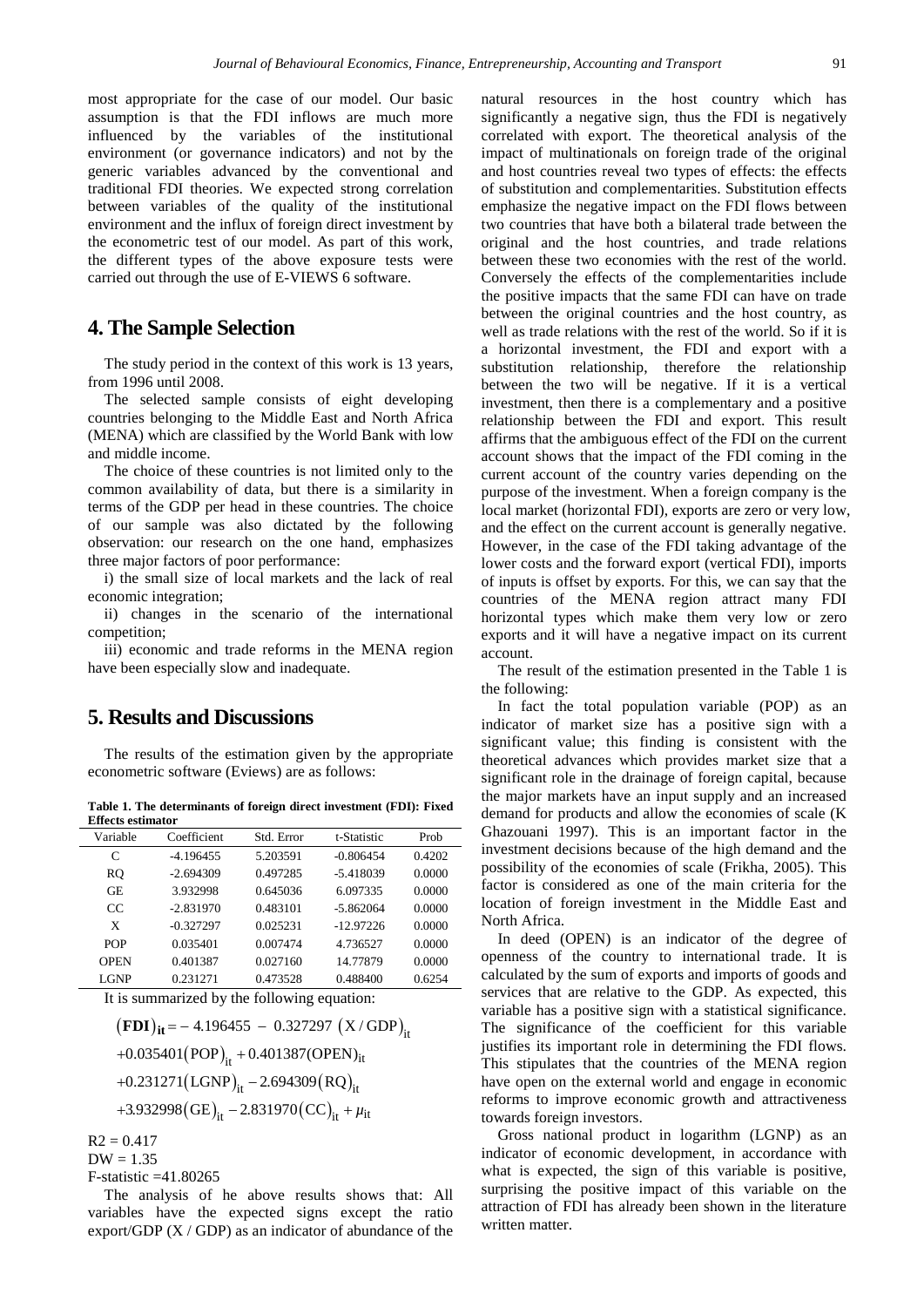However, this variable is not statistically significant. The low significance of this variable can be explained by the existence of other factors that are crucial for foreign investors as institutional factor. This result supports the conclusions emerged from the study of Wilhems and Witters (1998) show that FDI flows are less determined by fundamentals by institutional variables.

Regulation Quality (RQ) as an indicator of the quality of regulation which measures regulatory barriers to functioning markets. The estimation results show a negative sign of this variable with a value statistically significant. This is in line with expectations and shows the important role played by the quality of regulation in attracting FDI. From an empirical point of view, the impact of the quality of government regulation of business on FDI was discussed by Busse and Groizard (2006). Through five indicators in the Doing Business database and applying the analysis to a sample of 89 countries, Busse and Groizard prove that economies with high standards of regulation (as measured by indicators used Account) established relatively less benefited from the presence of multinational companies. Their research support the idea that international trade and foreign investment are only stimulate growth in countries that have "better" institutions and low levels of regulation. The implications of this study are remarkable. As pointed out by the authors: "Any attempt by the government to attract foreign capital in the form of direct investment by offering special tax breaks are not likely to get positive results for FDI attraction but can contribute to higher growth rate high "(Busse and Groizard, 2006:21).

Government effectiveness (GE) as an indicator of the effectiveness of policy measures the competence of the state bureaucracy and the quality of public services. Statistically, this variable has a positive sign with a very significant value, which we leave to believe that the effectiveness of public policy is a very important factor in attracting FDI flows in MENA countries. Empirically from recent studies Bénassy-Quéré and all (2005) explored the role played by the institutional environment for FDI, using various econometric techniques (including the instrumental variable regression). The authors provide ample evidence to support the theory that institutions are important regardless of the level of development of the country (estimated GDP per capita). The results of this research can be summarized as follows: efficiency of the public sector at large is an important determinant of FDI. This includes tax systems, ease of starting a business, lack of corruption, transparency, contract law, security of property rights, the effectiveness of the justice and prudential standards.

Control of corruption (CC) as an indicator which measures the use of the prerogatives of power for personal gain, in accordance with what is expected, the sign this variable is negative with statistical significance. Foreign investors seem to be interested in legal transparency and impartiality of institutions that guarantee the smooth running of their business. This confirms our theoretical findings which state that the transparency of the host country is critical and important in the eyes of foreign investors. Empirically, Wei (1997a), through crosssectional data of bilateral FDI, showed that increasing the level of corruption in the host country negatively affects the entry of FDI. The author concluded that in the long term, corruption reduces FDI inflows. The same result has been found by Hines (1995) who stated that corruption deters foreign investors and is a barrier to investment.

Moreover, according to Egger and Winner (2005), corruption gives multinationals transaction costs through the payment of bribes, kickbacks and waste of resources. This effect highlights the decline to invest in countries where corruption is rife. Both authors add that corruption has a form of pressure on foreign investors, which negatively affects their incentive to invest. Rose-Ackermann (1999) stated that corruption affects the productivity of public goods such as infrastructure, thereby reducing the attractiveness of countries for FDI and reduces the profits of multinationals. Similarly, Habib and Zurawicki (2002) identified the relationship between corruption and FDI of 89 developed and developing countries in cross section as negative. Both authors concluded that corruption tends to prevent the entry of FDI. Empirical data comparisons between countries seem, in fact, indicate that corruption significantly affects private investment and economic growth. Regression analysis shows that countries that reduced corruption and increased from 6 to 8 index ranging from 0 to 10 will increase by 4 percentage points in the rate of investment and a half percentage point annual growth its GDP per capita. According to Wei (1997b), corruption acts as an arbitrary tax. The random nature of corruption involves additional costs because the cost of looking for those for whom the pots of wine should be added to the costs of negotiation and payment. Also, bonds obtained by the payment of bribes, kickbacks, could be violated if the corruption is decentralized.

# **6. The Limitation of Our Estimation**

Almost all variables are significant because (controls and interest) we cannot show the importance of institutional variables as fundamental to attract the FDI. In the table below, there is only a regression in terms of the basic variable (Model 1: M1). For the rest of the regressions, they are integrated whenever one of the three governance indicators based on data KAUFMANN

**Table 2. The integrated whenever one of the three governance indicators based on data KAUFMANN**

|                 | M1              | M2               | M <sub>3</sub>   | M4               |
|-----------------|-----------------|------------------|------------------|------------------|
| X/GDP           | $0,136(-1,489)$ | $0,000(-12,974)$ | $0,000(-13,566)$ | $0,000(-12,972)$ |
| <b>POP</b>      | 0,005(2,777)    | 0,000(3,9767)    | 0,000(3,843)     | 0,000(4,736)     |
| <b>OPEN</b>     | 0,000(14,007)   | 0,000(15,7323)   | 0,000(15,863)    | 0,000(14,778)    |
| LGNP            | 0,199(1,283)    | 0,125(1,534)     | 0,097(1,657)     | 0,625(0,488)     |
| <b>KAUFMANN</b> |                 |                  |                  |                  |
| <b>RQ</b>       |                 | $0,000(-6,499)$  |                  |                  |
| <b>GE</b>       |                 |                  | 0,000(3,481)     |                  |
| CC              |                 |                  |                  | $0,000(-5,862)$  |
| $R^2$           | 0.352           | 0,383            | 0.392            | 0.417            |
|                 |                 |                  |                  |                  |